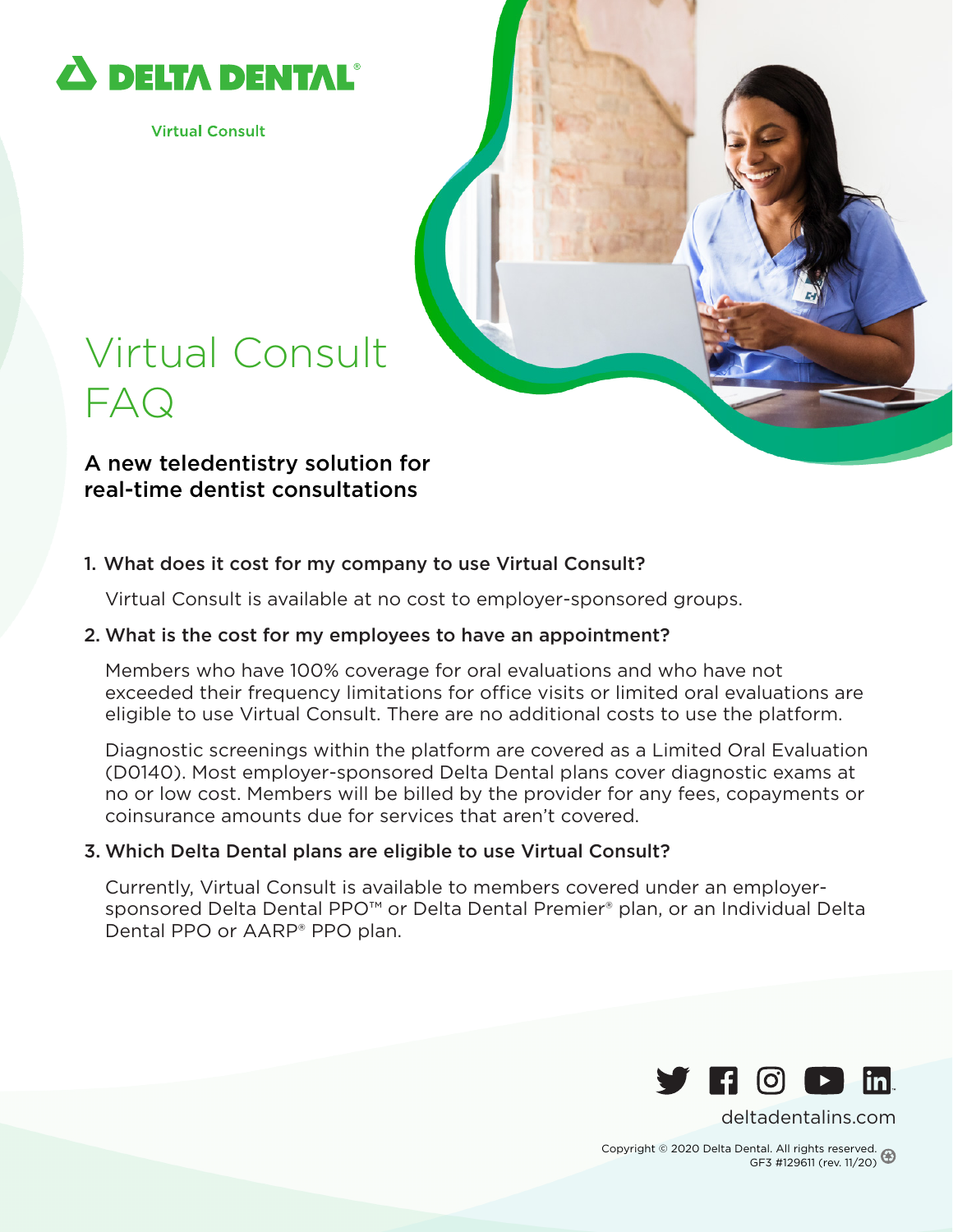

**Virtual Consult** 

# Virtual Consult FAQ

### 4. Can members' dependents use Virtual Consult?

Yes. Members' eligible dependents on their plan can use the platform. Child dependents may be added to the primary enrollee's account for visits on Virtual Consult. Adult dependents may register themselves and will need their primary subscriber's ID number to create a new account with a unique email address.

#### 5. Can Virtual Consult be used for dental appointments?

Yes, Virtual Consult may be used to evaluate dental issues.

#### 6. How do I find an in-network dentist on the platform?

All dentists on the Virtual Consult platform are in-network.

#### 7. How do I share information about Virtual Consult with employees in my company?

Your Account Manager will provide you with an optional marketing kit with flyers, an email template, video and other marketing assets you can use to promote Virtual Consult to your employees. We highly encourage you to use these materials, but at this time Delta Dental cannot support any custom edits.

When Virtual Consult is launched, Delta Dental will notify you with program launch information plus a registration link on how to access and download the app.

#### 8. Where can members get help if they are having trouble using the Virtual Consult platform?

Technical support can be reached 24/7 through Virtual Consult.

Email: virtualconsult@amwell.com

Phone: 833-392-0789

#### 9. Is Virtual Consult secure?

Yes. Virtual Consult is a HIPAA-compliant platform. No videos are saved after a visit and a member's confidential information will always stay encrypted and safe.